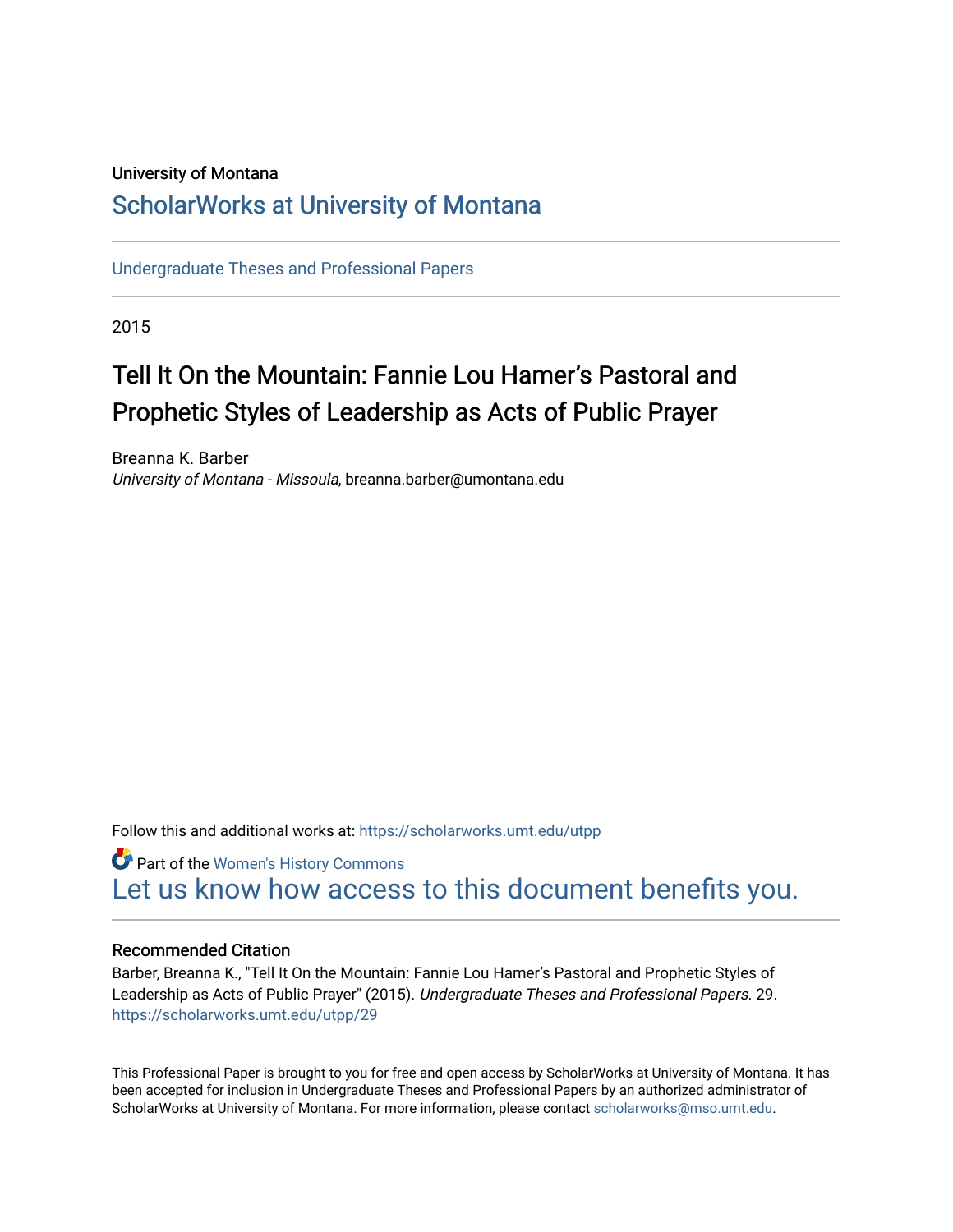## TELL IT ON THE MOUNTAIN: FANNIE LOU HAMER'S PASTORAL AND PROPHETIC

## STYLES OF LEADERSHIP AS ACTS OF PUBLIC PRAYER

By

# BREANNA KAY BARBER

Undergraduate Professional Paper

presented in partial fulfillment of the requirements for the degree of

> Bachelor of Arts in History

University of Montana Missoula, MT

May 2015

Approved by:

Dr. Tobin Miller-Shearer, African-American Studies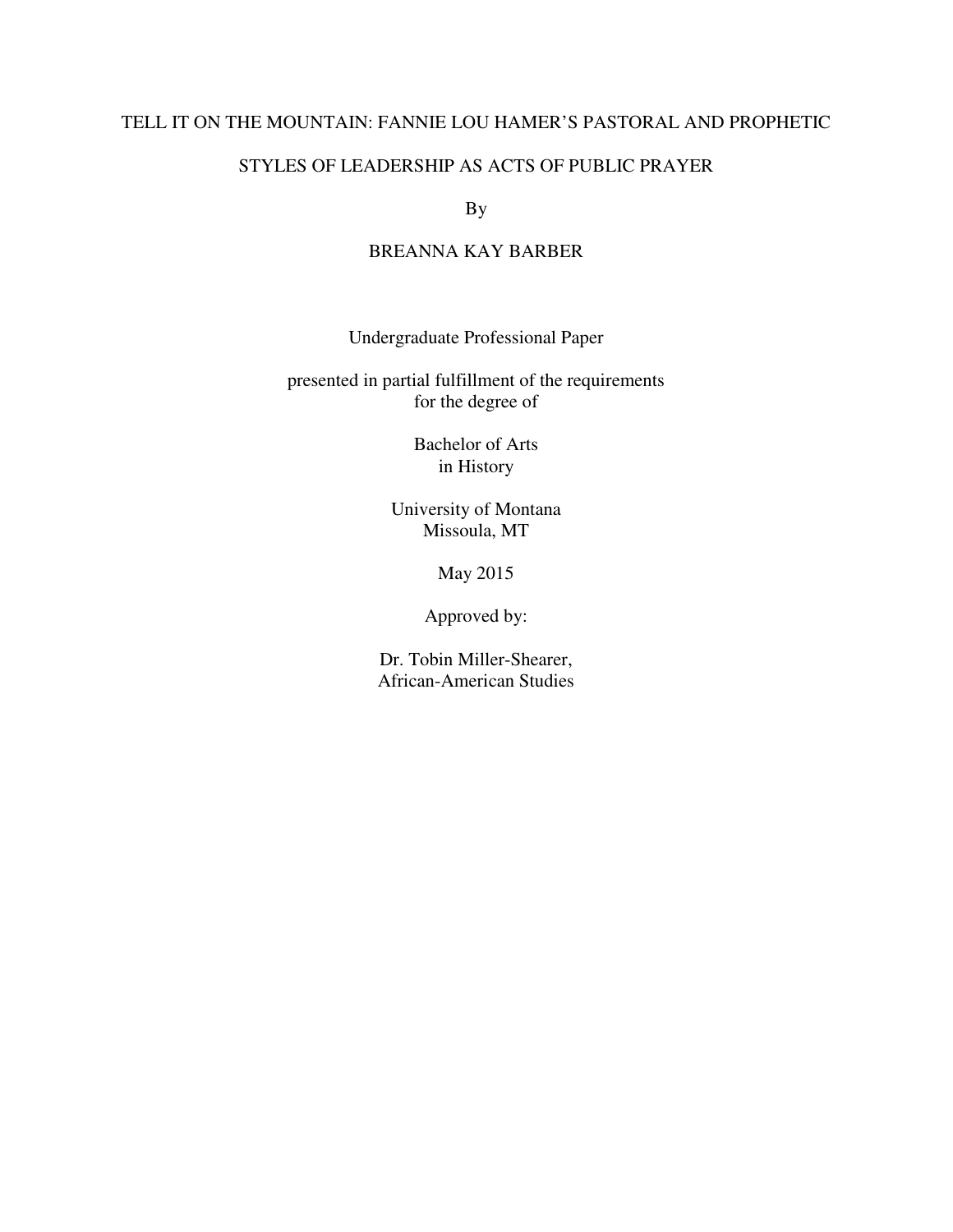## **ABSTRACT**

Barber, Breanna, Bachelor of Arts, May 2015 History

Tell It On the Mountain: Fannie Lou Hamer's Pastoral and Prophetic Styles of Leadership as Acts of Public Prayer

Faculty Mentor: Dr. Tobin Miller-Shearer

 Fannie Lou Hamer grew up in an impoverished sharecropping family in Ruleville, Mississippi. In 1962, she became active in the Civil Rights Movement and her dual leadership style would prove central to the African-American struggle for civil rights. The duality of Hamer's model of leadership centered on acts of public prayer in a prophetic style—through public speaking and discourse—and a pastoral style—through the use of sung prayer. This research examines why Hamer used this model of leadership, how this leadership style was constructed, and relays why this leadership style proved to be so influential to the grassroots organization of the Civil Rights Movement. This research also analyzes the ways Hamer's acts of public prayer culminated in a prophetic style and pastoral style during her time as a civil rights leader. It explores the results of this combined leadership style and how this inspired strength, solidarity, and a sense of safety within her community of Ruleville and the Civil Rights Movement at large. This research draws from a rich primary source base, gathered largely from the Mississippi Department of Archives and History in Jackson, Mississippi. Unlike past biographical accounts of Hamer's life, this work examines her dual leadership style which provides a deeper understanding of African-American women's leadership during the Civil Rights Movement. Women's participation historically has been understood in terms of supporting roles instead of leadership positions. Rarely explored, Hamer's foundational activism embodies both religious heritage and African-American women's traditions.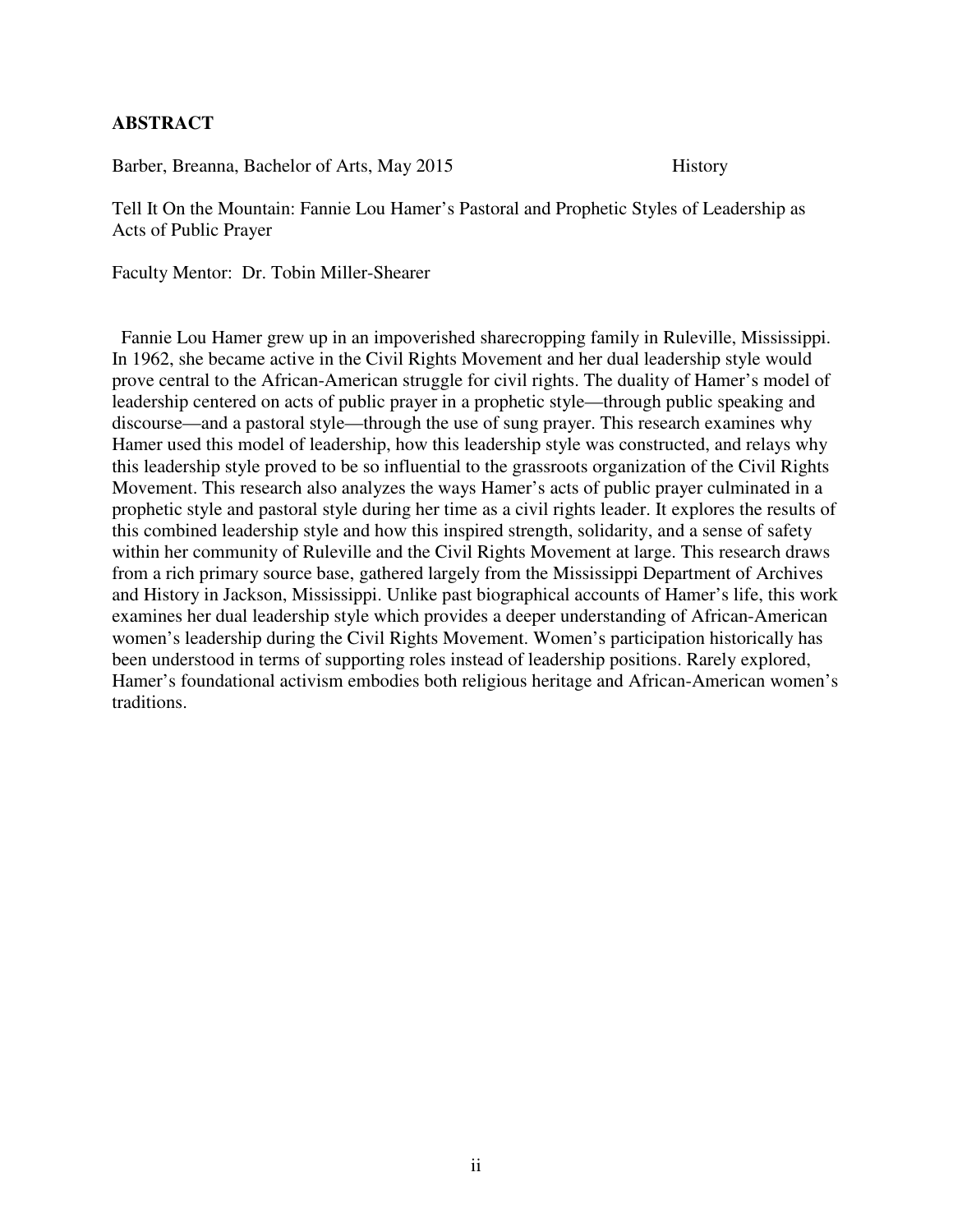## Tell It On the Mountain: Fannie Lou Hamer's Pastoral and Prophetic Styles of Leadership as Acts of Public Prayer

Fannie Lou Hamer became involved in the Civil Rights Movement in 1962, at the age of forty-four, when organizers from the Student Nonviolent Coordinating Committee began voter registration work in her hometown of Ruleville, Mississippi. Until SNCC came to Ruleville Hamer was unaware she even had the right to vote.<sup>1</sup> Hamer was one of eighteen individuals who travelled to Indianola, Mississippi, on Friday, August 31, 1962, in the hopes of registering.<sup>2</sup> Upon arrival to Indianola, the Clerk of Court told Hamer to copy and interpret the section of the Mississippi Constitution that deals with de facto laws. She was unable to do so and failed the test.<sup>3</sup> While the group of African Americans from Ruleville attempted to register, a mob of angry whites and police officers gathered outside of the courthouse. When the group left the courthouse an officer followed them, pulled them over and subsequently fined them for driving a bus that was too yellow and looked too similar to a school bus.<sup>4</sup> During this encounter with the police, Hamer sang the song "This Little Light of Mine" to calm and comfort her companions. Hamer's booming voice could be heard over the anxious noises made by her companions, both comforting and inspiring those around her as she continued to sing.<sup>5</sup> This trip to Indianola would launch Hamer into the heart of the Civil Rights Movement in Mississippi.

Hamer's leadership utilized acts of public prayer through both a pastoral style—sung prayer used to comfort and strengthen her community—and a prophetic style—spoken prayer used to convey what she believed was God's will for America and to disrupt the established white social order. Both Hamer's pastoral style and her prophetic style were built on an element of performance. She performed in a pastoral fashion by singing spirituals, modifying lyrics, and carefully choosing when and where to invoke sung prayer. Hamer's prophetic performance was manifested in her desire to persuade her audience of God's plan for America. She verbally pushed back against a racist white social structure throughout her speeches while also using Biblical references to strengthen the message she believed God had sent her to deliver—equality

<sup>&</sup>lt;sup>1</sup> Maegan Parker Brooks, A Voice That Could Stir An Army: Fannie Lou Hamer and the Rhetoric of the Black Freedom Movement (Jackson, Mississippi: University Press of Mississippi, 2014), 38. <sup>2</sup> Ibid., 37-38.

<sup>&</sup>lt;sup>3</sup> Kay Mills, *This Little Light of Mine: The Life of Fannie Lou Hamer* (Lexington, Kentucky: The University Press of Kentucky, 2007), 36-37.

<sup>4</sup> Ibid., 36-37.

<sup>&</sup>lt;sup>5</sup> Ibid., 37.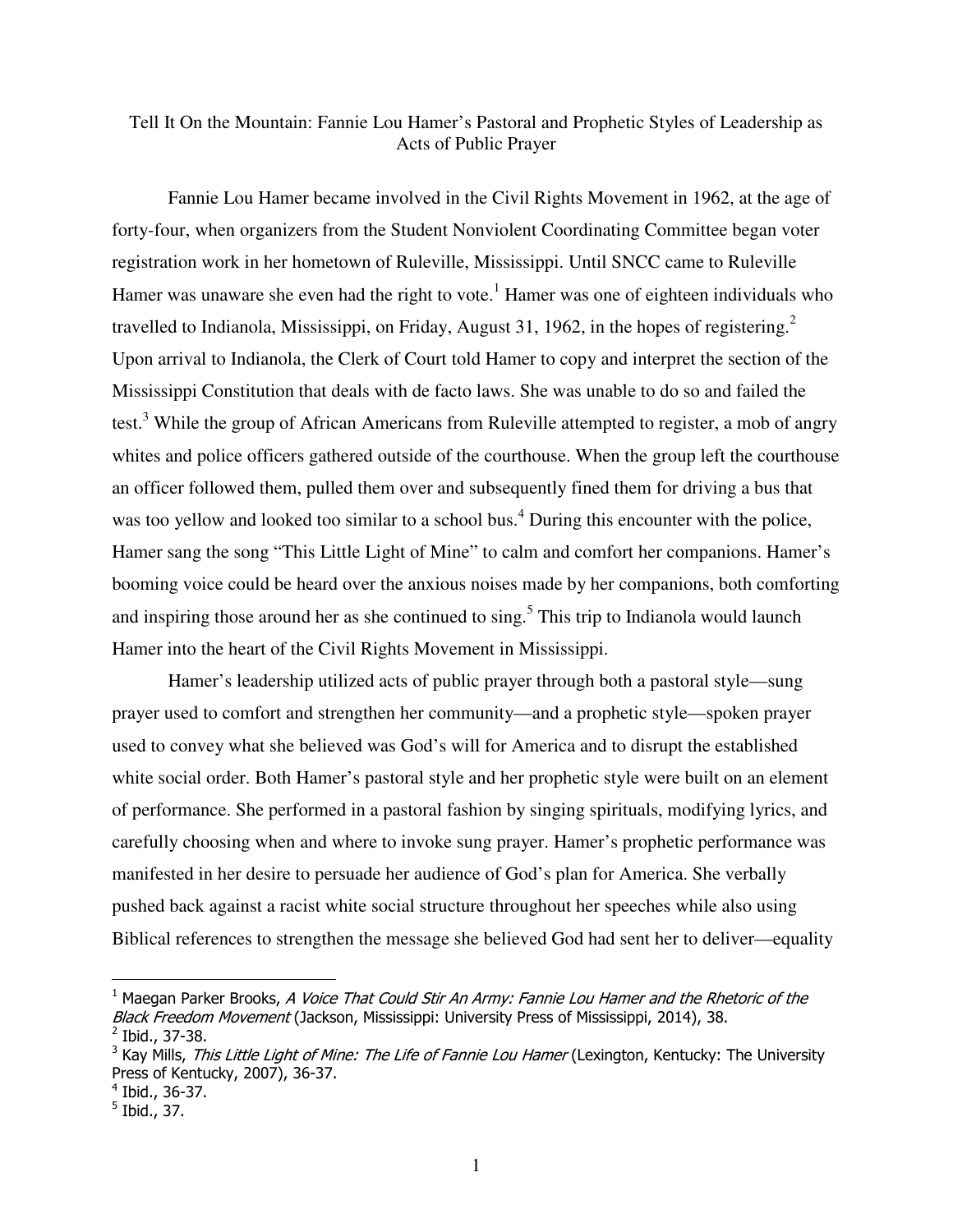for all American citizens. Her gender and racial identities, and their intersection in her life, heavily influenced her performance of both styles. In sum, Hamer employed pastoral and prophetic styles built on acts of public prayer that enabled her to motivate, encourage, and comfort her community while also opposing a corrupt and unjust social hierarchy in the United States.

Past scholarship on Hamer is positioned primarily around the experiences and events in her life. Scholarship on Hamer tends to focus on the story of her life, her involvement in the Civil Rights Movement in Mississippi, and her passion to attain equality for all Americans. Previous scholarship begins to explore Hamer's leadership style at points, but does not complete an in-depth analysis of the composition, or dualistic nature, of her leadership style or emphasize these styles as acts of public prayer. The scholarship in this paper builds on three biographies and a few secondary sources which focus on Hamer's experiences in the Civil Rights Movement. In *A Voice That Could Stir an Army: Fannie Lou Hamer and the Rhetoric of the Black Freedom Movement,* Maegan Parker Brooks explores the rhetoric used in Hamer's speeches but neglects to discuss the ways in which Hamer utilized sung prayer.<sup>6</sup> These pastoral and prophetic styles interacted and created the framework of Hamer's leadership style during the 1960s, producing unique results during her activism in the Civil Rights Movement. Kay Mills's *This Little Light of Mine: The Life of Fannie Lou Hamer* gives more attention to Hamer's pastoral style than does the scholarship by Brooks, though Mills does not emphasize Hamer's prophetic style during the Civil Rights Movement.<sup>7</sup> Chana Kai Lee, in *For Freedom's Sake: The Life of Fannie Lou Hamer,* focuses on Hamer's childhood and familial experiences to explain Hamer's involvement in the Civil Rights Movement but does not provide adequate attention to the formative factors highlighted in this essay.<sup>8</sup> The research put forward in this paper will illuminate the ways in which women, especially in rural Mississippi, participated in the Civil Rights Movement. Charles Payne writes that women, especially rural women, were even more active politically than men in the 1960s. In the age range from thirties to fifties, "some of my respondents estimated that women were three to four times more likely to participate than men."<sup>9</sup> Women's

<sup>&</sup>lt;sup>6</sup> Brooks.

 $^7$  Mills.

<sup>&</sup>lt;sup>8</sup> Chana Kai Lee, *For Freedom's Sake: The Life of Fannie Lou Hamer* (Chicago: University of Illinois Press, 1999).

<sup>&</sup>lt;sup>9</sup> Charles M. Payne, *I've God the Light of Freedom: The Organizing Tradition and the Mississippi Freedom* Struggle (Los Angeles: University of California Press, 2007), 266.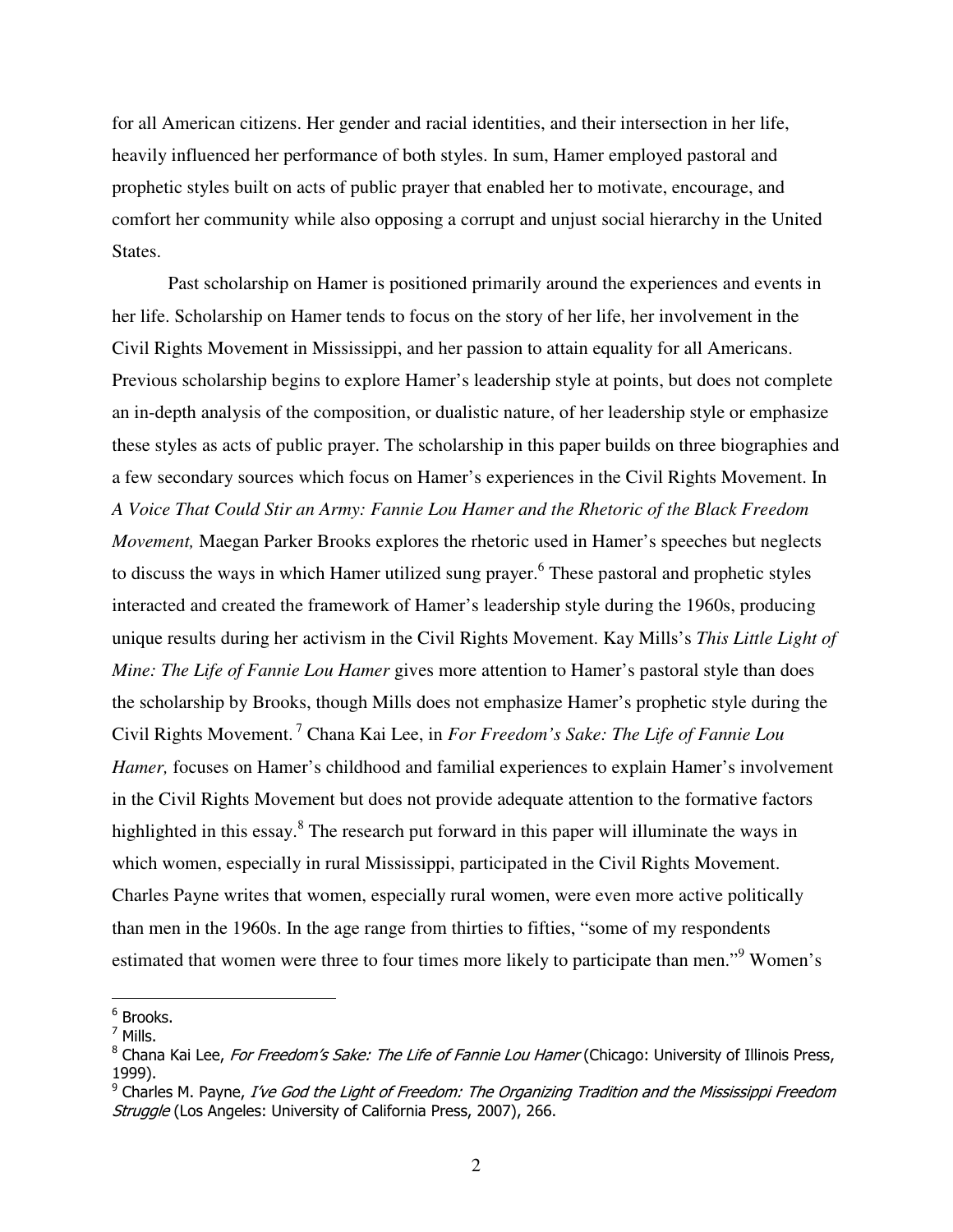participation in the Civil Rights Movement is often limited to discussion of supporting roles. Hamer's leadership in the Civil Rights Movement discredits the assumption of women as simply supporting actors. She was a female leader who changed the face of the Civil Rights Movement. This research will also incorporate a theoretical framework of prayer showing how Hamer's pastoral and prophetic styles worked together to build a unique leadership style which Hamer founded on an African-American women's religious tradition passed down through her mother. Hamer's style is unique in its construction and the incorporation of both sung and spoken prayer and demonstrates the gender dynamic which influenced and shaped Hamer's dual leadership style.

Fannie Lou Townsend, later Fannie Lou Hamer, was born on October 6, 1917, the twentieth child of two sharecroppers, James Lee and Lou Ella Townsend, in Mississippi.<sup>10</sup> When Hamer was two years old her family moved to Sunflower County, Mississippi, near the town of Ruleville.<sup>11</sup> Hamer was tricked into working at the age of six by the owner of the plantation on which her parents worked. The plantation owner promised Hamer snacks and sweets she could not afford on her own from the plantation owned commissary store.<sup>12</sup> In childhood Hamer often wondered why African Americans had to work so hard to be so poor, while the whites she encountered made money by sitting around and making African Americans work. She even asked her mother as a young child why she could not have been born white. Hamer wanted to know why white people had food and clothes but African Americans worked hard and did not have anything. Her mother responded to Hamer, "'I don't ever want to hear you say that again honey.' She said, 'Don't you say that, because you're black!' She said, 'You respect yourself as a little child, a little black child. And as you grow older, respect yourself as a black woman. Then one day, other people will respect you.'"<sup>13</sup> Hamer's mother was teaching Hamer to both respect herself and to perform her gender in a way that reflected the respect she had for herself and her race. For Hamer, respect for herself and her race was intrinsically tied to religion and religious practices.

Hamer expressed her varying pastoral and prophetic styles while actively engaged in public prayer. Hamer utilized different modes of delivery determined by the kind of event she

 $10$  Brooks, 12.

 $11$  Ibid., 12.

<sup>12</sup> Mills, 7-8.

 $^{13}$  Ibid., 11.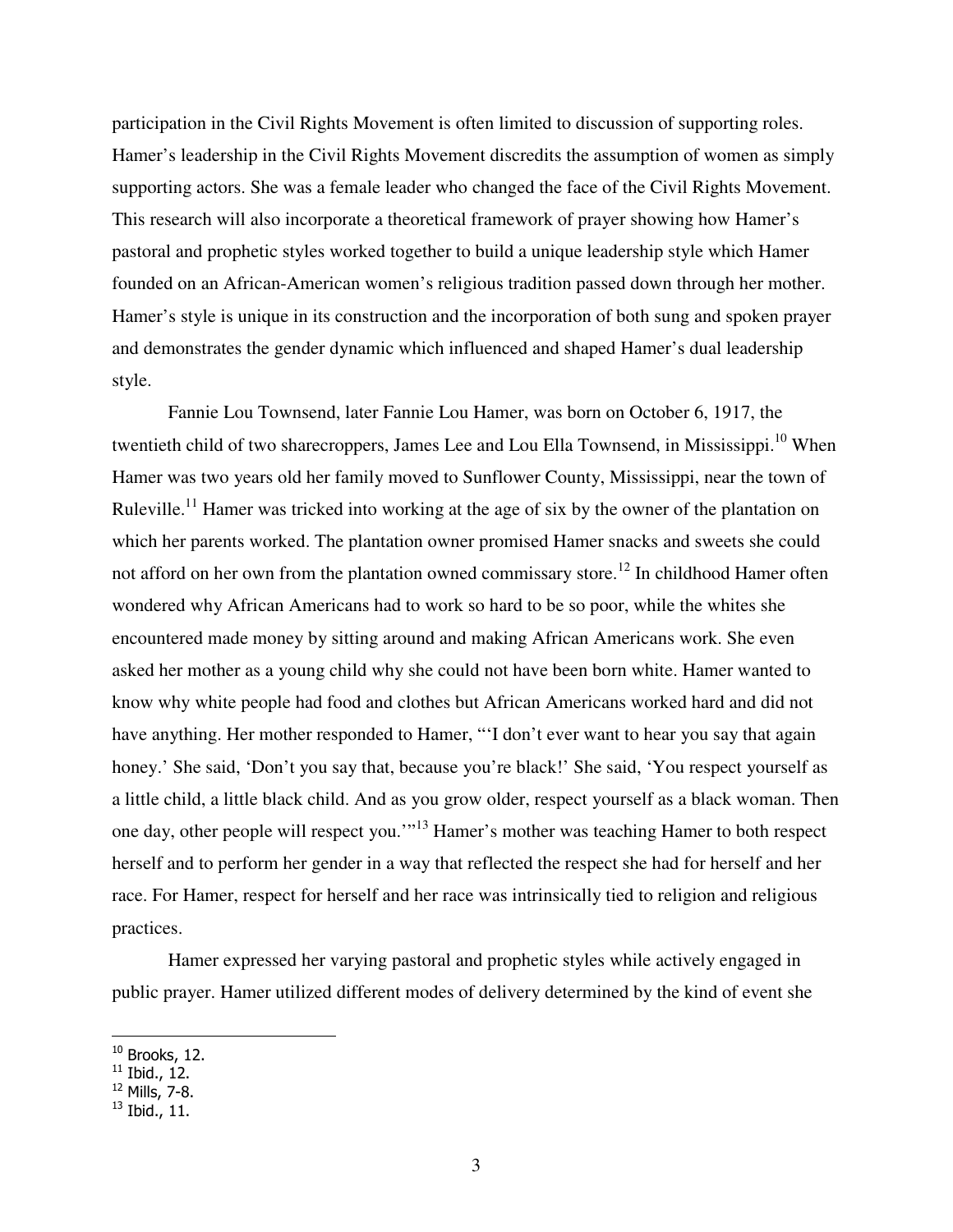attended or the experiences, often involving terror or violence, she endured. Carol and Philip Zaleski, in *Prayer: A History* offer this definition of prayer, "Prayer is speech, but much richer than speech alone. It is a peculiar kind of speech that acts, and a peculiar kind of action that speaks to the depths and heights of being."<sup>14</sup> They go on to elaborate, "Much of the time, prayer seems to be nothing but talk: praising, cajoling, or pleading with God; sending messages to guardian angels or tutelary sprits; appealing to benevolent cosmic powers. But to pray is also an act."<sup>15</sup> If prayer is defined as an act, prayer embodies an active role; prayer is not restricted to a passive role. Prayer becomes an action, or series of actions, used as a tool to change the established societal status quo. Through this lens we can see how Hamer used pastoral and prophetic modalities in the form of public prayer to enhance and develop her leadership.

 Prayer as a performance is evident in both Hamer's pastoral and prophetic styles. Hamer's pastoral style is a community-building style constructed in a few different ways. She was first of all famous for singing songs during the Civil Rights Movement. She often sang spirituals, religious songs, that critiqued the established social order. The songs often centered around Biblical stories, especially from the Old Testament, which portrayed God and Jesus as friends and protectors who offered hope to the oppressed.<sup>16</sup> Hamer employed these spirituals as acts of sung prayer to promote a sense of strength, comfort, and solidarity within the African-American community.

While Hamer sang spirituals familiar in the African-American community, she would often change the lyrics of common spirituals to reflect the struggles and oppression faced by the community. Hamer transformed traditional Christian spirituals into sung prayer in this way in order to call for an upheaval of the social hierarchies in the United States, especially in her home state of Mississippi. This is reflected in Hamer's rendition of "Go Tell It On the Mountain," in which she changes the lyrics of the popular Christmas spiritual. Hamer changed the lyrics from, "Go tell it on the mountain/ That Jesus Christ is born" to "Go tell it on the mountain/ To let my people go."<sup>17</sup> Hamer also emphasized the values of freedom in her song "Wade In the Water" when she sang, "You can hinder me here./ You can hinder me there./ But the Lord in heaven/

<sup>14</sup> Carol Zaleski and Philip Zaleski, *Prayer: A History* (New York: Houghton Mifflin Company, 2005), 5.  $^{15}$  Ibid., 5.

<sup>&</sup>lt;sup>16</sup> Charles Reagan Wilson, "Mississippi Rebels: Elvis Presley, Fannie Lou Hamer, and the South's Culture of Religious Music," Southern Quarterly 50, no. 2 (2013): 16.

<sup>&</sup>lt;sup>17</sup> Bernice Johnson Reagon, "Let the Church Sing 'Freedom," Black Music Research Journal 7, (1987): 111.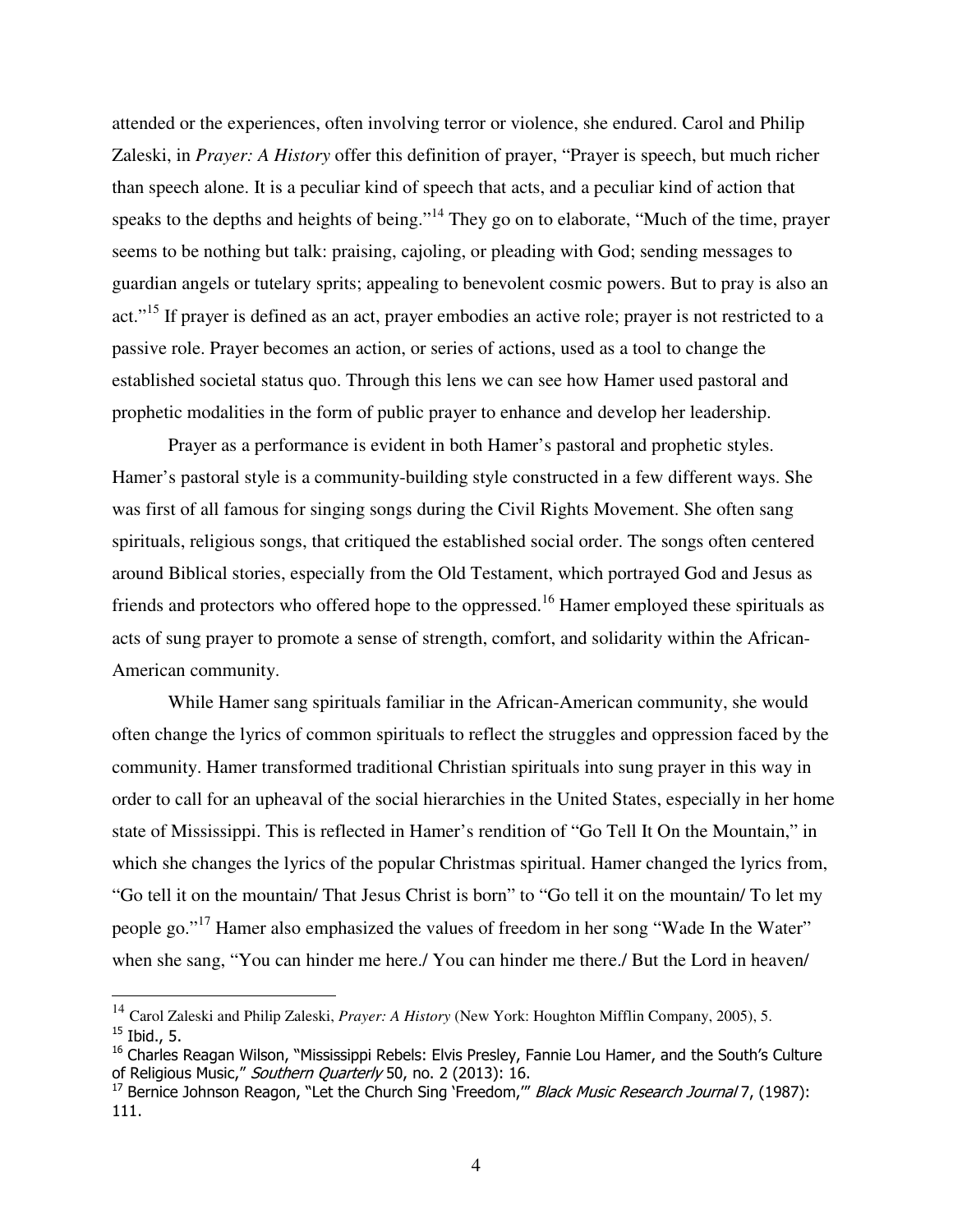Going to hear my prayer."<sup>18</sup> Hamer used sung prayer in the form of spirituals to preach what she believed was God's plan for both Mississippi and the United States at large.

Hamer also transformed music to prayer through the timing of her singing. She often sang prayer in times of great stress, terror, or in the face of violence. Hamer sang after she was arrested in Winona, Mississippi, and jailed for a few days in 1963. While jailed in Winona, Hamer received a brutal beating with a blackjack by two African-American men who were forced to beat her by a white sheriff, a white highway patrolmen, and another white man. In this time of great turmoil, Hamer called out to God and her companions in song. The spiritual she chose to sing told the Bible story of the imprisonment of Paul and Silas. Part of the lyrics declared, "Paul and Silas began to shout, let my people go. Jail doors open and they walked out, let my people go."<sup>19</sup> As Hamer sang, her companions in the surrounding jail cells began to join her in sung prayer, a testament to Hamer's ability to lead others in her pastoral style.<sup>20</sup> Hamer used acts of prayer to lift the spirits of her companions and provide a sense of comfort during her most terrifying experiences.

In addition to singing prayer in times of great terror, Hamer employed the use of sung prayer during mass meetings. These provided a sense of solidarity and energized those gathered. Hamer performed "This Little Light of Mine" during a 1963 mass meeting in Greenwood, Mississippi. Hamer invigorated those gathered. As a period observer noted, "The song swelled as it continued, and one could sense the energy level of the congregation being stirred as the last sung line was covered by a rich sprinkling of 'Amens' coming from all sections of the room."<sup>21</sup> This energizing of her community can also be heard in a recording of Hamer's song "Walk With Me Lord." During the first verse of song, a man in the background exclaims, "That's what we need! Need Jesus!" while Hamer asks God in song to walk with her on her journey, her participation in the Civil Rights Movement, and by the second verse, those who are with her join her in the song.<sup>22</sup> Hamer's pastoral style contained a performative element, made clear by her use of spirituals and the times in which she would employ these spiritual songs.

<sup>18</sup> Fannie Lou Hamer, "Wade In the Water," itunes song file, *Voices of the Civil Rights* 

Movement: Black American Freedom Songs, 1960-1966, Smithsonian Folkways Recordings, 1997.  $19$  Wilson, 26.

<sup>20</sup> Ibid., 26.

 $21$  Reagon, 109.

<sup>22</sup> Fannie Lou Hamer, "Walk With Me Lord," itunes song file, *Voices of the Civil Rights Movement: Black American Freedom Songs, 1960-1966*, Smithsonian Folkways Recordings, 1997.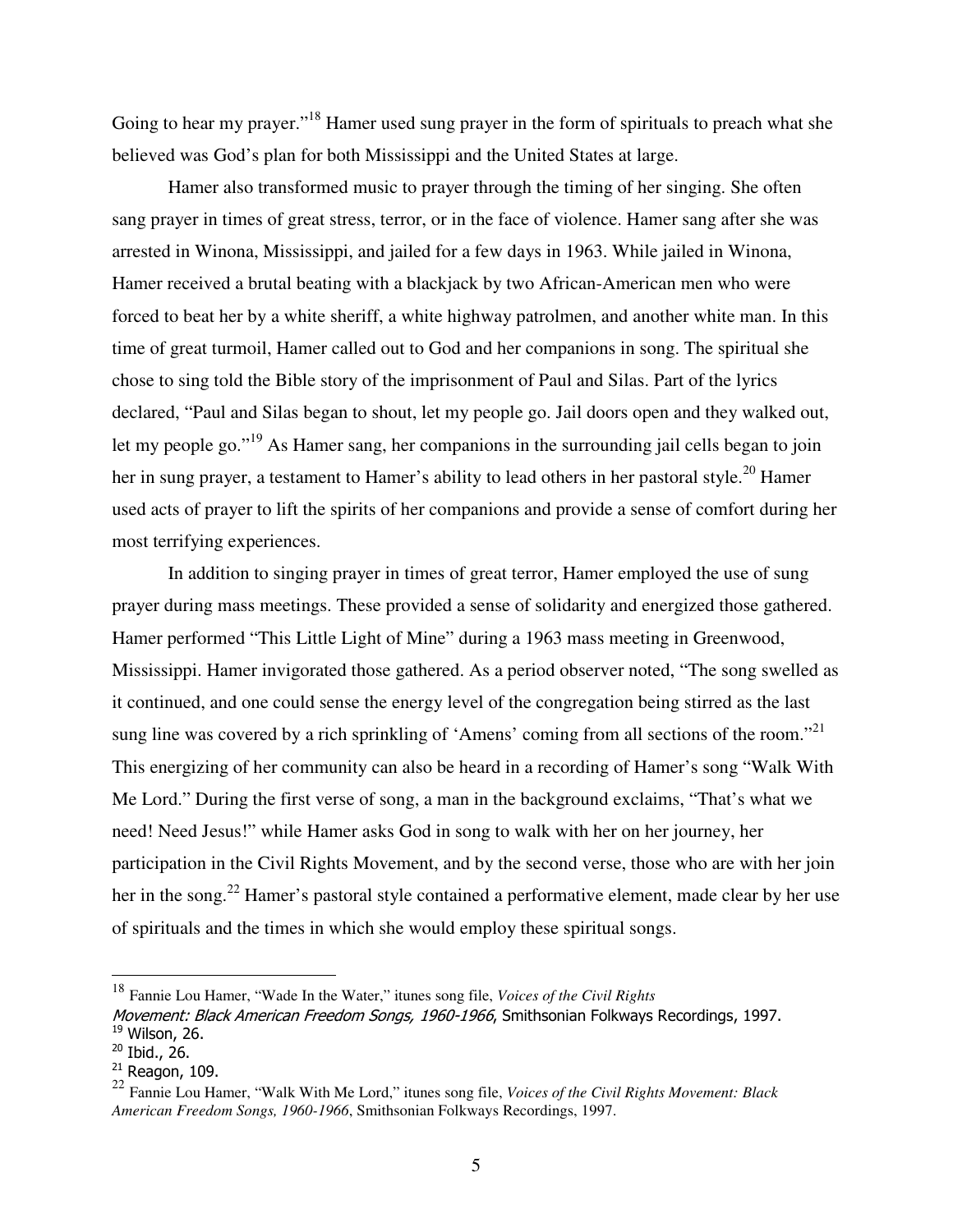Hamer's prophetic style also relies on performance in the way she structured and delivered public speeches during the Civil Rights Movement. Hamer sought to persuade her audiences of the prophetic plan God had laid out for the United States. She also fought against the racist white structure and incorporated of the struggles faced by the African-American community into her speeches. Even Hamer's persona reflected the performance she put into her speeches. Tracy Sugarman, a white northern volunteer during the summers of 1964 and 1965 in Ruleville, commented on Hamer's presence. He wrote of Hamer, "She [Hamer] is an imposing woman: heavy, impressive, vigorous, sweaty; she has a deep throaty voice—somewhat hoarse from all her speaking—and a booming cadence that moves swiftly from conversation to a public utterance."<sup>23</sup> She incorporated her public persona into her performance of her prophetic style. Public speeches usually seek to persuade audiences in some way. Hamer wanted to convince her audiences of God's plan for America through her speeches. Hamer believed this was the need for the equality of all American citizens, despite race or socio-economic class.

Hamer began her earliest recorded speech, which she delivered at a Freedom Vote Rally in Greenwood, Mississippi, in the fall of 1963, by referencing her call from God to speak about his will for Mississippi and the nation as a whole. Hamer started her speech by quoting a verse from the book of Luke in the Bible, in the fourth chapter and eighteenth verse, about preaching the gospel to the poor: "He has sent me to heal the brokenhearted, to preach deliverance to the captive, and recover the sight to the blind, to set at liberty to them who are bruised, to preach the acceptable year of the Lord."<sup>24</sup> In a different speech, during a mass meeting in Indianola in September of 1964, Hamer affirmed her prophetic identity when she compared the Old Testament exodus with the African-American experience. Hamer interpreted civil rights leader Bob Moses to be the biblical Moses of the Civil Rights Movement. Hamer made this clear during her speech when she noted, "And God made it so plain He sent Moses down in Egypt-land to tell Pharaoh to let my people go. And He made it so plain here in Mississippi the man that heads the project is named Moses, Bob Moses."<sup>25</sup> She continued, stating, "And He sent Bob Moses down in Mississippi, to tell all of these hate groups to let his people go."<sup>26</sup> Hamer incorporated biblical

<sup>24</sup> Maegan Parker Brooks and Davis W. Houck, eds., *The Speeches of Fannie Lou Hamer: To Tell It Like It* Is (Jackson, Mississippi: The University Press of Mississippi, 2011), 4.

 $^{23}$  Tracy Sugarman, journal entry, Sunday, July 19, 1964, folder 2, box 1, Sugarman (Tracy) Logbooks [Manuscript], 1964-1965, Mississippi Department of Archives and History (Jackson, Mississippi).

 $^{25}$  Ibid., 49.

<sup>26</sup> Ibid., 49.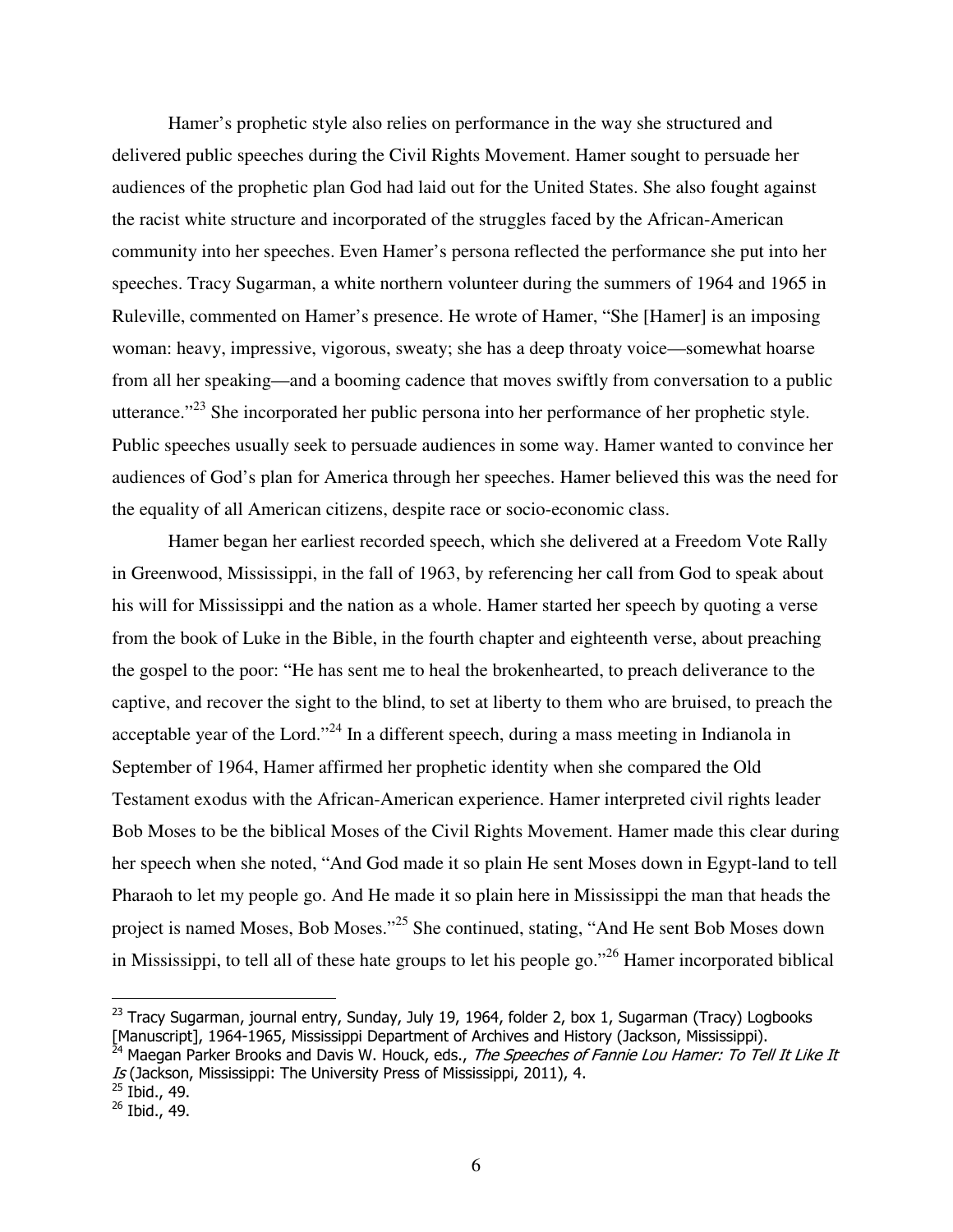references and her perceived will of God for the United States throughout her speeches, while criticizing and calling attention to the racist societal status quo.

Hamer was blunt in her orations, often criticizing those who did not fight for their right to vote or tried to keep white power structures in place by keeping the African-American community complacent.<sup>27</sup> Hamer believed, and prophesied to her audiences, that equality for all people in the United States was imperative to God's plan and that they must respect one another or fail in the struggle for human rights.<sup>28</sup> In her speeches, Hamer would blend the telling of her experiences with Biblical scripture to call on her audience to join the fight for civil rights.<sup>29</sup> Hamer wove religion throughout her public discourse as well as advocated for African Americans to demand their rights.

Hamer believed her prophetic style should inspire action, both on the part of herself and her community. This was exemplified during her campaign against racist Mississippi Congressman Jamie Whitten. In 1964, Jerry DeMuth wrote an article for *Nation* and acknowledged that there was a very slim chance of Hamer coming out victorious but focused on the importance of challenging the seat. He wrote, "Until Mississippi stops its discriminatory voting practices, Mrs. Hamer's chance of winning is slight, but she is waking up the citizens of her district."<sup>30</sup> The emphasis was on the challenge to the Congressional seat and action on the part of the African-American community to begin to fight racist structures, not on the actual victor of the Congressional race. Hamer emphasized action, instead of simply talking and learning, in an instance during the Freedom Summer of 1964, as Sugarman recorded in his journal. In his entry dated Monday, July 20, 1964, Sugarman relayed an instance when Hamer stormed up to some women standing outside of the Ruleville Freedom School and told them to go register to vote in Indianola. Sugarman wrote, "She shoved her way into the group and cajoled, seduced and implored—all in a bellow—and by the time she returned to the car a number of overwhelmed women were choosing seats in the cars available to proceed to register

 $27$  Reagon, 113.

<sup>&</sup>lt;sup>28</sup> Brooks, 116.

 $29$  Reagon, 113.

 $30$  Jerry DeMuth, news article, "Tired of Being Sick and Tired," June 1, 1964, folder 3, box 2, Hamer (Fannie Lou Townsend) Collection [Manuscript], 1967-2001, Mississippi Department of Archives and History (Jackson, Mississippi).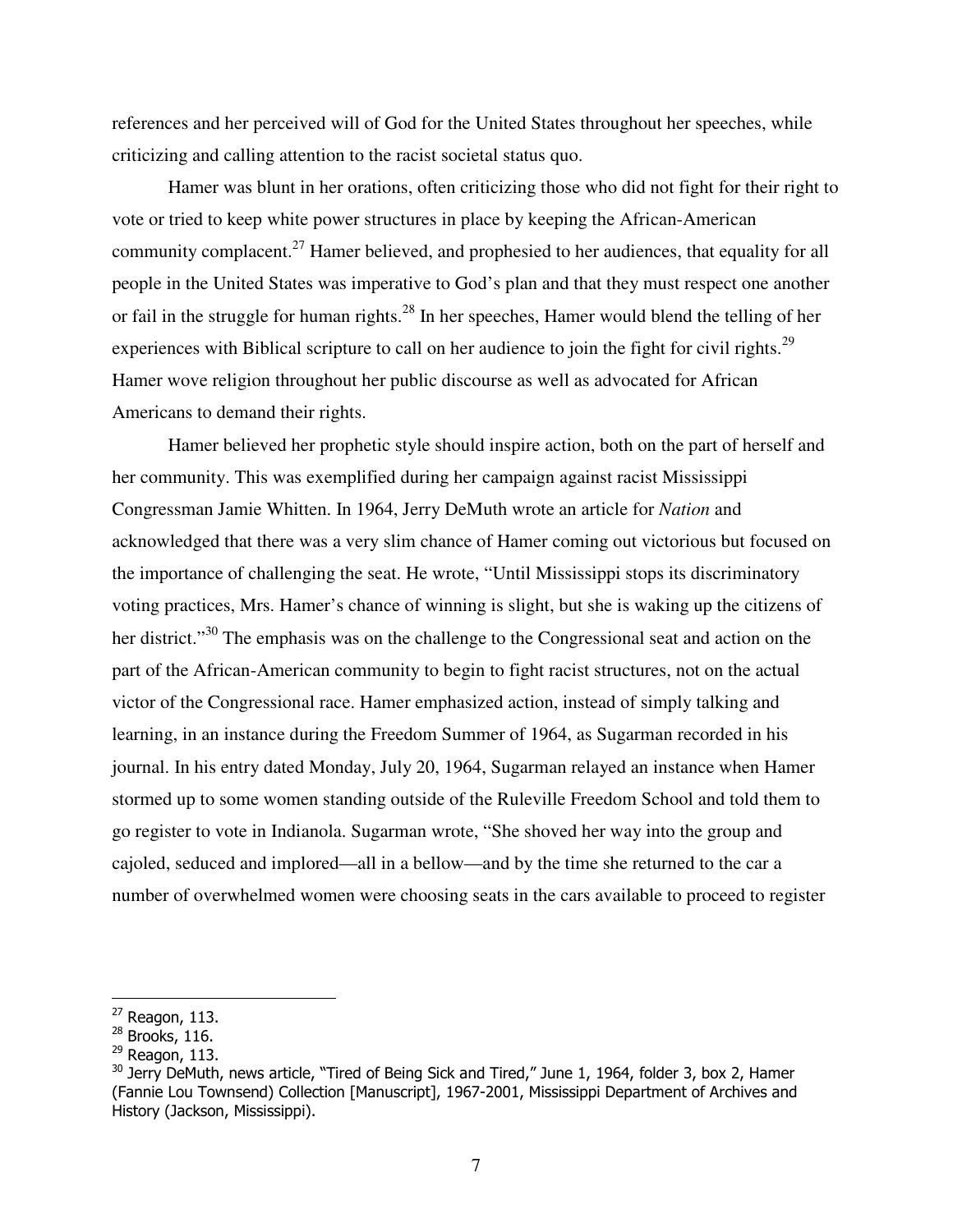at Indianola!"<sup>31</sup> During the speech Hamer delivered at a mass meeting in Indianola in September 1964, Hamer declared God's opposition to the racial violence and extreme poverty which inundated the state of Mississippi. Hamer stated, "God is not pleased at all the murdering, and all of the brutality, and all the killings for no reason at all. God is not pleased at the Negro children in the state of Mississippi suffering from malnutrition."<sup>32</sup> Hamer publicly condemned the injustices committed against African Americans and her community responded to her prophetic calling.

The December 1982, edition of *Sojourners* magazine featured an article titled, "Fannie Lou Hamer: Prophet of Freedom."<sup>33</sup> The editors included two photos along with the article's text. The photo on the cover depicted just the face of Hamer looking serious and solemn. It captured the violence, suffering, and struggle for equality that she endured. The second picture framed Hamer during a demonstration.<sup>34</sup> She is holding a picket sign and appears to either be singing or speaking during this part of the demonstration. She is out with her community doing the work she believes God has called her to do. She is calling for the freedom and equality of African Americans. Hamer used performance in her speeches to convey what she believed to be God's intended plan for the United States and, especially, Mississippi. These photos capture Hamer's zeal for justice. They illustrate the ways she utilized her prophetic calling to change the power structure in Mississippi.

Hamer's understanding of performance, especially in prayer, was shaped by her gender and her identity as an African-American woman. Lou Ella Townsend, Hamer's mother, taught Hamer how to take pride in and embody, or perform, her identity as an African-American woman. Gender studies scholar Judith Butler argues that gender is intrinsically performative.<sup>35</sup> She makes an important distinction between categorizing gender as "expressive" versus "performative," selecting the term performative as the correct term in regard to gender because it

<u>.</u>

 $31$  Tracy Sugarman, journal entry, Monday, July 20, 1964, folder 2, box 1, Sugarman (Tracy) Logbooks [Manuscript], 1964-1965, Mississippi Department of Archives and History (Jackson, Mississippi).  $32$  Brooks and Houck, 52.

<sup>&</sup>lt;sup>33</sup> Sojourners magazine cover, picture of Fannie Lou Hamer with article title "Fannie Lou Hamer: Prophet of Freedom," December 1982, folder 3, box 2, Hamer (Fannie Lou Townsend) Collection [Manuscript], 1967-2001, Mississippi Department of Archives and History (Jackson, Mississippi).

<sup>&</sup>lt;sup>34</sup> Sojourners magazine photo, photo of Hamer during a demonstration, December 1982, folder 3, box 2, Hamer (Fannie Lou Townsend) Collection [Manuscript], 1967-2001, Mississippi Department of Archives and History, (Jackson, Mississippi).

<sup>&</sup>lt;sup>35</sup> Judith Butler, "Performative Acts and Gender Constitution: An Essay in Phenomenology and Feminist Theory," Theatre Journal 40, no. 4 (1988): 527.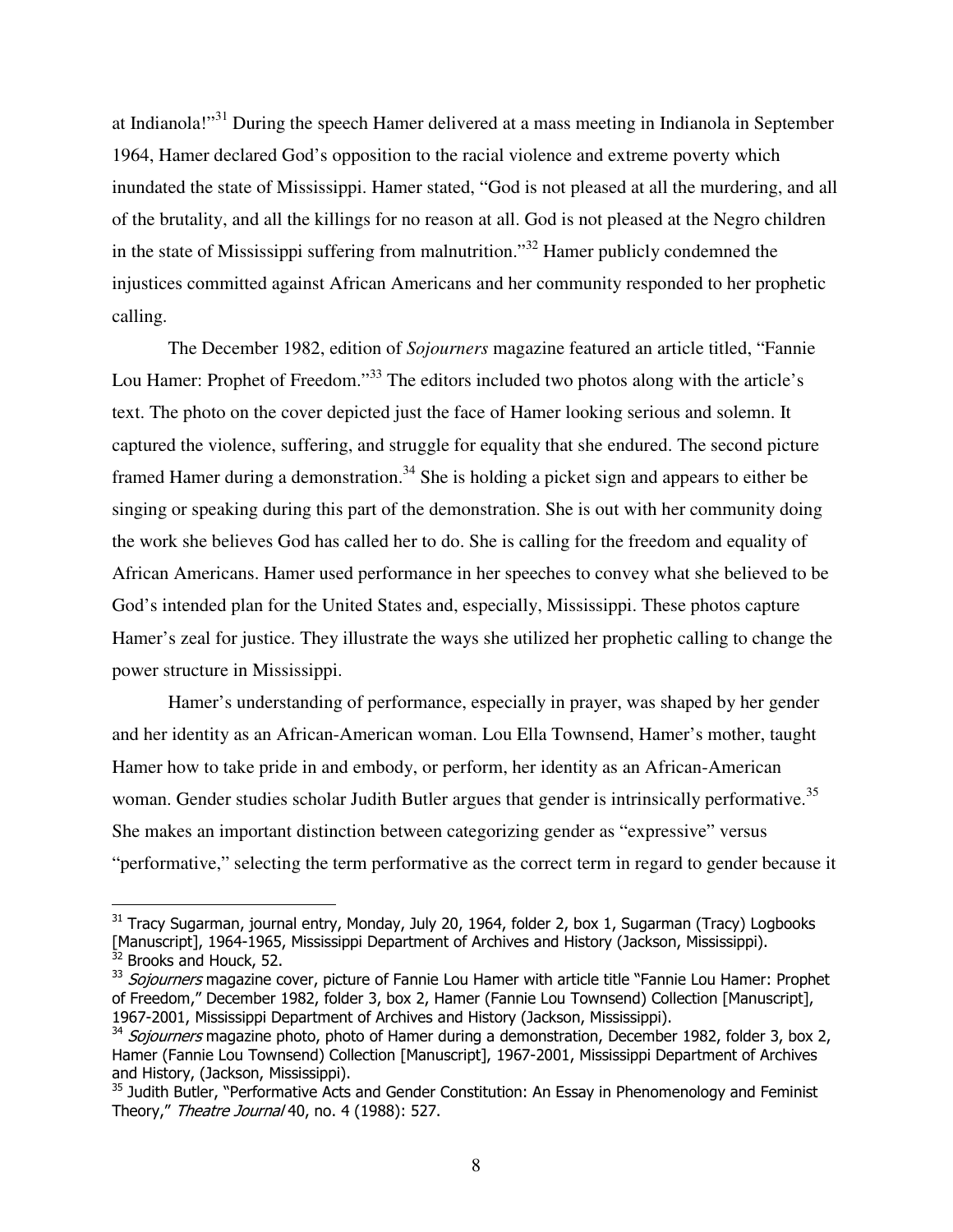emphasizes the ways in which gender is socially constructed. She argues that characterizing gender as expressive reifies the notion of gender itself. She elaborates on this, writing, "Indeed, gender appears to the popular imagination as a substantial core which might well be understood as the spiritual or psychological correlate of biological sex."<sup>36</sup> She combats this theory by pointing out the ways in which society wishes to hide the intrinsic performativity of gender in favor of characterizing gender as expressive, and, therefore remains in the traditionally accepted sex and gender binaries. This means gender is presented as a concrete fact in our society. Gender as a reality is constructed by polarizing the concepts of masculinity and femininity and essentializing gender into two distinct categories, erasing the element of performance.<sup>37</sup> She further contends that gender is socially constructed when she writes, "Genders, then, can be neither true nor false, neither real nor apparent. And yet, one is compelled to live in a world in which genders constitute univocal signifiers, in which gender is stabilized, polarized, rendered discrete and intractable."<sup>38</sup> The idea of gender as performative, as well as socially constructed, becomes even more complex in light of the intersections between Hamer's racial and gender identities.

Townsend taught Hamer to use her role as an African-American woman to lead, both in her family life and in her community. She would sing songs about freedom and the want of a better life as the family worked in the cotton fields when Hamer was a child. The lyrics of one song often sung by Townsend reflected her yearning for a better life: "Oh, Lord, you know just how I feel... Oh, Lord, they say you'd answer prayer... Oh, Lord, I'm comin' to you again... Oh, Lord, we sure do need you now."<sup>39</sup> Hamer identified her mother as a source of strength to keep her going in her years of activism in the state of Mississippi when she stated, "My mother was a great woman. She went through a lot of suffering to bring the twenty of us up, but she still taught us to be decent and to respect ourselves, and that is one of the things that has kept me going."<sup>40</sup> Her mother also imparted a lasting faith in Hamer. One of the most important religious principles Townsend taught Hamer was not to hate those who hated her.<sup>41</sup> She taught Hamer to portray Jesus's love even for those who wished her harm. This would give Hamer strength in

 $\overline{a}$ 

 $38$  Ibid., 528.

 $36$  Ibid., 528.

<sup>37</sup> Ibid., 528.

 $39$  Mills, 16.

 $40$  Ibid., 17.

 $41$  Ibid., 17.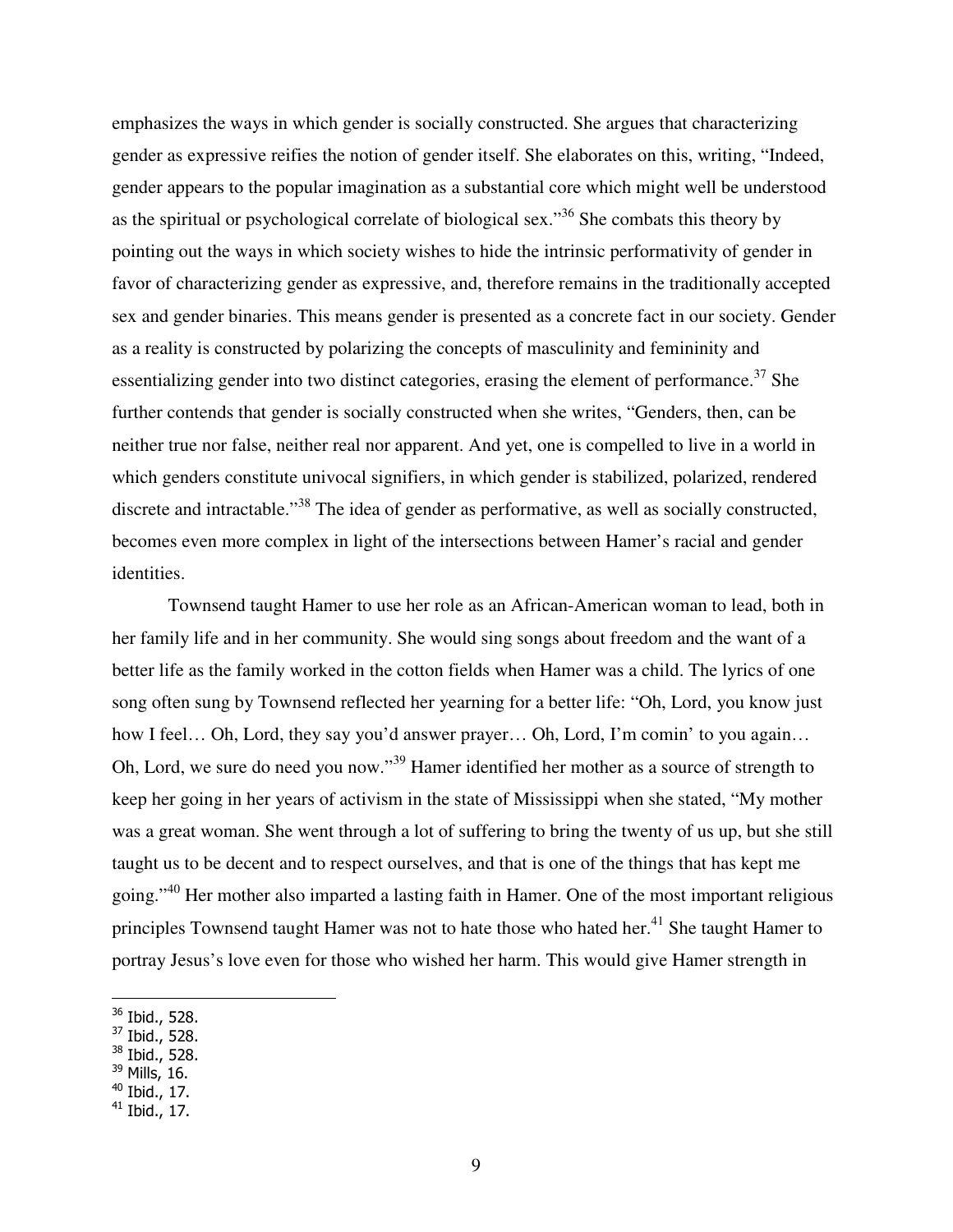years to come. Her religious faith, as well as her mother, shaped the way she would use acts of public prayer to lead and organize during the Civil Rights Movement. Motivation through religious faith was has a long history in the African-American women's tradition and Hamer used this tradition to strengthen her ability to lead in the African-American community. Townsend showed Hamer the power singing could have on the people around her. Hamer took her mother's example as the foundation of her religious leadership style around the use of song as prayer.

 Analysis of the roles that racial and gender identities played on the part of African-American women as resisting and outright refusing to conform to white, racist society can be identified throughout Hamer's leadership style in the way she comforted and solidified her community using prayer and religion. Women in the African-American community have a long tradition of resistance to traditional white norms. Through "resistance cultures" African-American women have utilized acts of resistance which refused racist, classist, and patriarchal structures of power and were passed down through generations.<sup>42</sup> African-American women's resistance cultures are demonstrated in the fact that women were more politically active than African-American men, especially during the Civil Rights Movement of the 1950s.<sup>43</sup> Religious faith motivated many African-American women to enact political change and demand their equality.<sup>44</sup> These resistance cultures were necessary in the face of so much oppression by white society on African-American women. They were relegated to the bottom levels of society, denied basic human rights, distrusted by many white women, and susceptible to abuse by white men.<sup>45</sup> Despite these oppressions, African-American women formed the backbone of their communities.<sup>46</sup> Partly as a result of these resistance cultures, African-American women have a long tradition of being leaders, especially spiritually, in their community.

Another factor that has played into the tradition of African-American women as community leaders came out of their knowledge of how African-American men had been robbed of all authority by white society. African-American women recognized the ways African-

 $42$  M. Bahati Kuumba, "African Women, Resistance Cultures and Cultural Resistance," Agenda: Empowering Women for Gender Equity, no. 68 (2006): 120.

 $43$  Payne, 266.

 $44$  Ibid., 271.

<sup>&</sup>lt;sup>45</sup> LaVerne Gyant, "Passing the Torch: African American Women in the Civil Rights Movement, Journal of *Black Studies* 26, no. 5 (1996): 629.

<sup>&</sup>lt;sup>46</sup> Ibid., 629.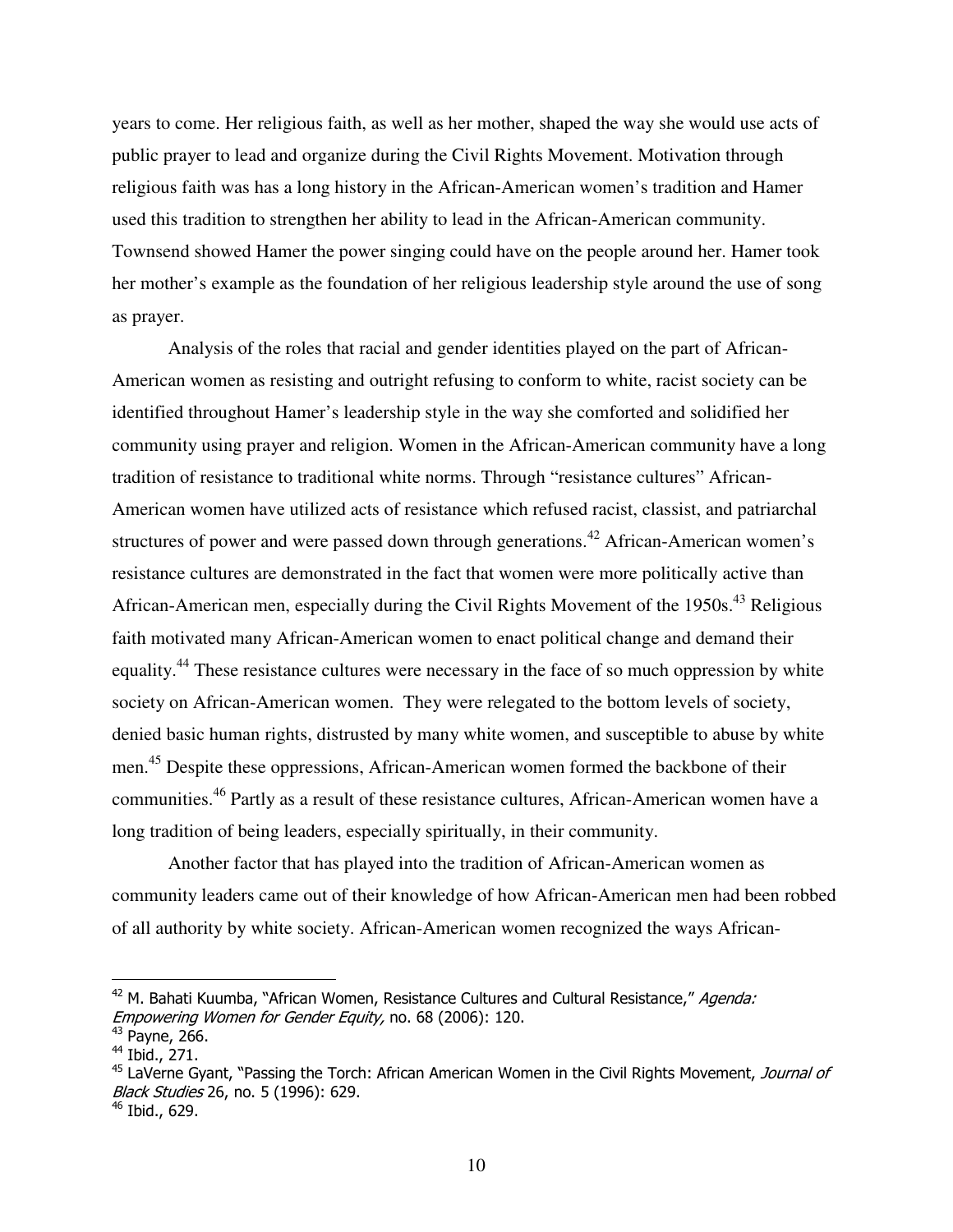American men were denied their dignity and self-worth and actively fought to gain respect for the members of their community.<sup>47</sup> Religion was a major source of motivation for these African-American women. They believed God and his teachings empowered them to fight against discrimination and injustice enacted against their community.<sup>48</sup> African-American women had a long prophetic tradition and saw this as a quality given by God. They believed it was to be shaped and grown within them to express their frustrations and to critique society around them.<sup>49</sup> Rural women were especially important to the civil rights struggle in Mississippi. Often described as "towers of strength" and "mamas," rural women gave care and nurturing to their communities while remaining determined to change a broken and racist system of hierarchy.<sup>50</sup> All of these factors came together in Hamer's dual leadership style to create both a prophetic and pastoral way to lead her community while refusing racist norms.

Hamer's approach deeply motivated white volunteers, as well as members of her own community, who came to Mississippi in the summers of 1964, and 1965, for Freedom Summer. One photograph taken by Christopher T. Hexter, a white volunteer during the summer of 1964, captures Hamer and McLaurin sitting on the steps of the church across the street from the Ruleville Freedom School.<sup>51</sup> The photo depicts many facets of Hamer's leadership in the Civil Rights Movement. First, the setting of the photo is relaxed and casual. This shows how Hamer was accessible to the volunteers. She appears to be in conversation with someone outside of the frame while the photo was shot. This demonstrates how she was engaged with what was going on around her. The photo is also captioned by Hexter. The caption is important in a few respects because it begins with, "Two of my heroes," in reference to Hamer and McLaurin.<sup>52</sup> First, this is significant because this is a white man referring to two African Americans as his "heroes." This demonstrates a reversal of the typical racial hierarchy of the time by having a white person say that African Americans are his heroes. The second reason this is such a powerful statement is the fact that Hexter, a white man, is saying this about Hamer, an African-American woman. Not

 $\overline{a}$ 

 $52$  Ibid.

<sup>&</sup>lt;sup>47</sup> Ibid., 643.

 $48$  Ibid., 637.

<sup>49</sup> Ibid., 641.

<sup>50</sup> Ibid., 634.

<sup>&</sup>lt;sup>51</sup> Christopher T. Hexter, photo of Fannie Lou Hamer and Charles McLaurin, 1964, folder 1, box 2, Hexter (Christopher T.) Mississippi Freedom Summer Project Papers, Mississippi Department of Archives and History, (Jackson, Mississippi).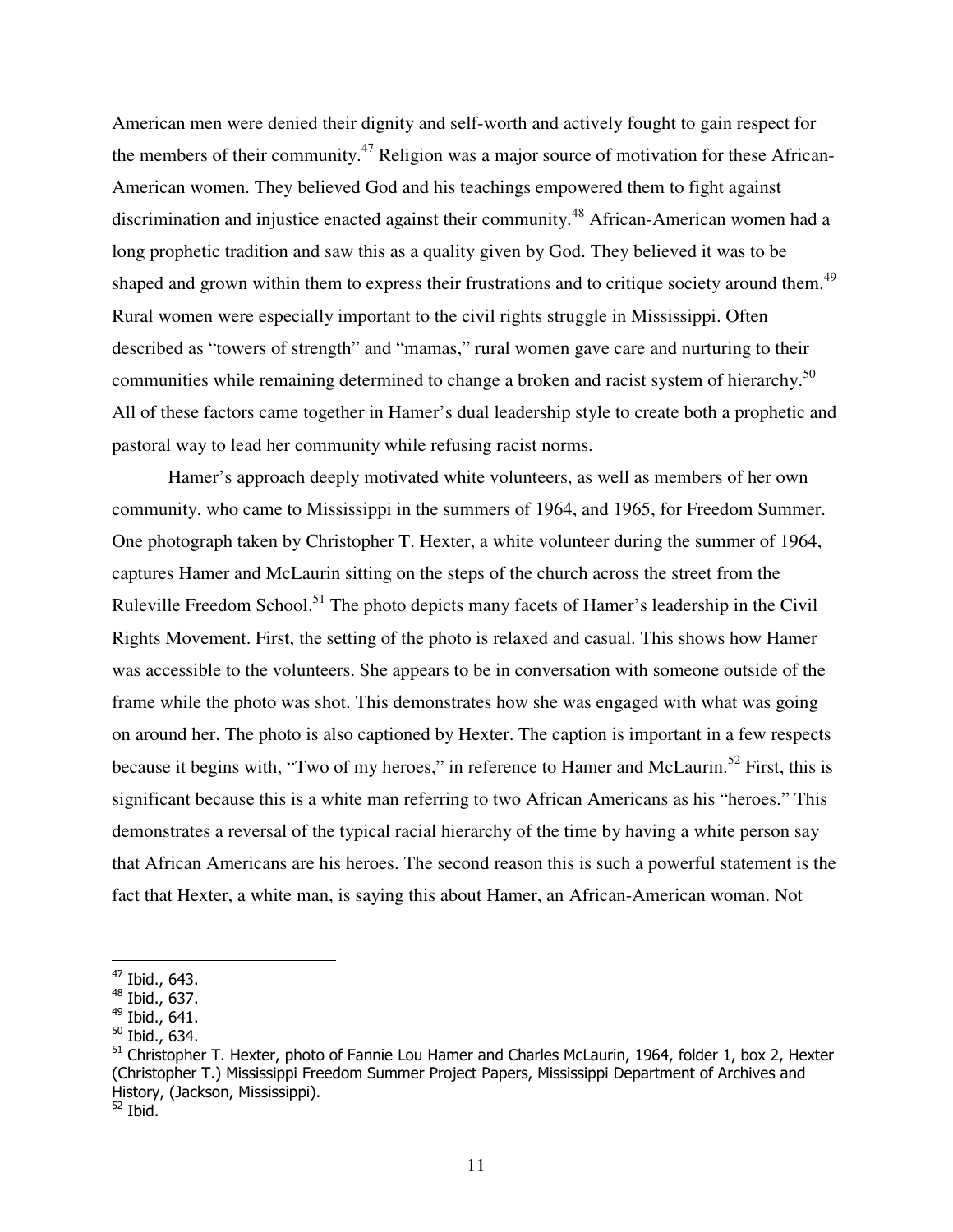only does he show a reversal of the racial power structure but also a reversal of the gender power hierarchy.

The results of Hamer's pastoral and prophetic styles of leadership in the Civil Rights Movement reflect the ways in which Hamer was able to motivate and encourage communitybuilding through her use of public prayer in her pastoral style, through the use of music. Her community was so inspired by her leadership during the Civil Rights Movement that they organized a day of recognition in honor of Hamer in 1970. In one letter from Mayor C.M. Durrough, Sr., he spoke to the importance of Hamer's leadership.<sup>53</sup> In the letter he commended her for her service and devotion to her community, even in the face of horrifying opposition. He went on to speak about the lasting change she inspired in her community when he wrote, "The history books of tomorrow will record your efforts and the results, but I am sure you are interested in the tangible things around your own community that speak of a better, more comfortable way of life for those around you."<sup>54</sup> This letter was written by a white man who was also an authority figure to Hamer. This shows the respect she was able to garner in her community of Ruleville. She was able to critique the existing white power structure through her use of public prayer in her prophetic style, utilizing public speaking and discourse. These two styles left a lasting impression on those with whom she served and garnered her a great reputation for speaking. Hamer believed "she had a divine responsibility to use her gifts of speech and song to bring about change in Mississippi."<sup>55</sup> Hamer believed she was delivering God's plan for the United States and used song and speech to express this message of equality.<sup>56</sup>

Hamer's lasting impact on the Civil Rights Movement was also apparent in the number of people who attended her funeral. An undated and unnamed newspaper ran an article on Hamer's funeral and reported that more than 350 people were inside of Williams Chapel Baptist Church while more than 1,000 people gathered outside.<sup>57</sup> This is particularly amazing given that Ruleville counted only 2,500 residents at the time of Hamer's death. The fact that her funeral

 $^{53}$  C.M. Durrough, Sr., letter to Fannie Lou Hamer concerning her day of recognition, March 26, 1970, folder 1, box 1, Hamer (Fannie Lou Townsend) Collection [Manuscript], 1967-2001, Mississippi Department of Archives and History (Jackson, Mississippi).

 $54$  Ibid.

<sup>&</sup>lt;sup>55</sup> Brooks, 31.

 $56$  Ibid., 32.

<sup>&</sup>lt;sup>57</sup> Undated newspaper article, news article titled "Funeral For Fannie Lou Hamer Like 'Class Reunion' For Her Allied Civil Rights Warriors, folder 2, box 1, Hamer (Fannie Lou Townsend) Collection [Manuscript], 1967-2001, Mississippi Department of Archives and History (Jackson, Mississippi).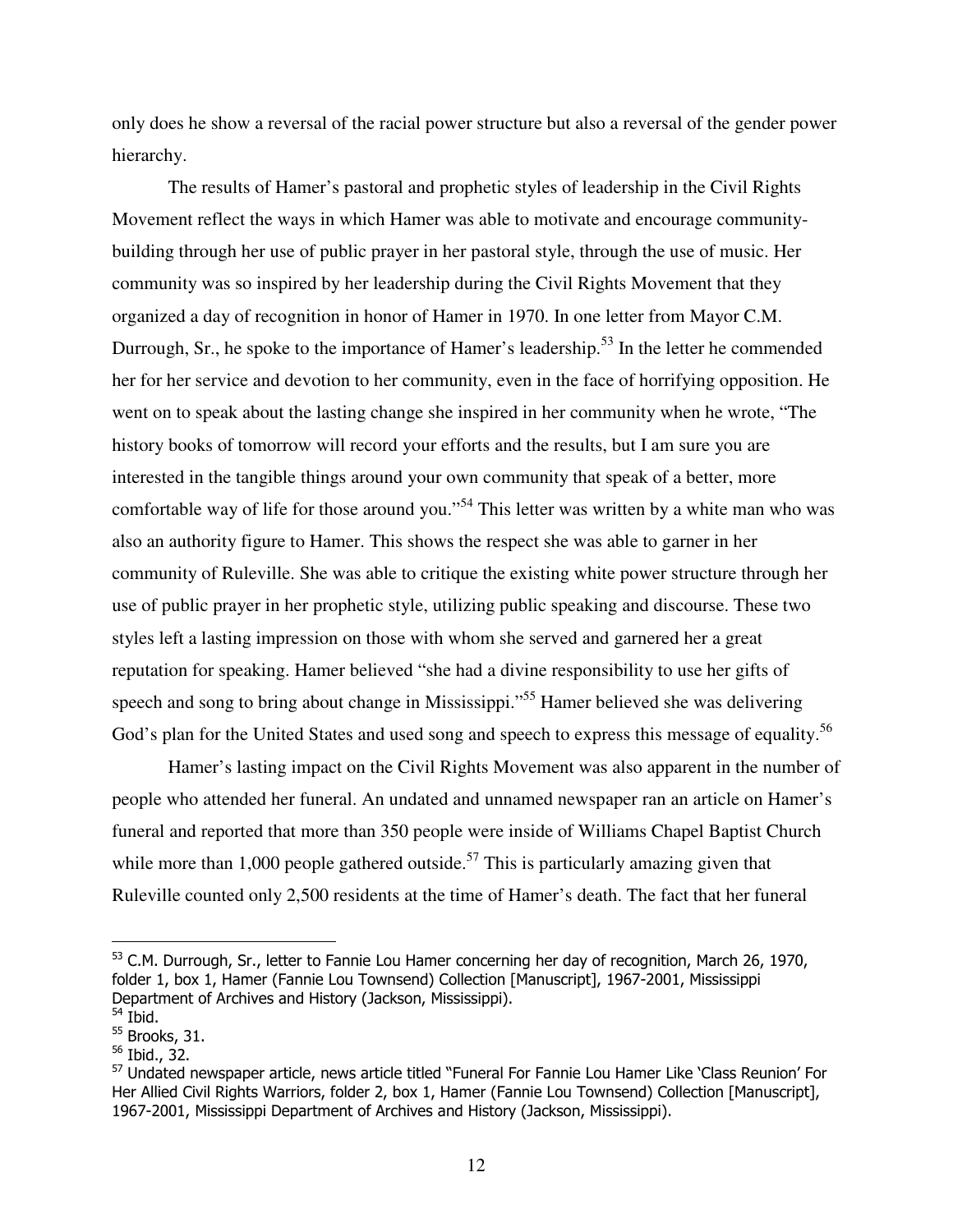was just about 1,000 people away from doubling the population of Ruleville illustrates the immense amount of respect and love she had from those who worked or were close with her. Hamer believed God was working through her and other civil rights activists in working towards equality for all people during the Civil Rights Movement.

 Although Hamer grew up very poor, her mother instilled values into Hamer that would influence her for the rest of her life, especially in relation to her racial identity and her spirituality. After attending a mass meeting in the summer of 1962, Hamer would be one of eighteen African Americans from Ruleville to attempt to register to vote. Hamer would lose her job and house upon arriving back to Ruleville after her attempt to register for the first time.<sup>58</sup> Ten days later, Hamer would have to flee Ruleville in fear of her life.<sup>59</sup> After spending a short time at her niece's home, Hamer returned to Ruleville and continued to organize and participate in activism for as long as her health allowed, rocketing Hamer into the Civil Rights Movement.<sup>60</sup> She used religious lessons she learned from her mother and her deep spiritual roots to create a complex mode of leadership, comprised of a pastoral style of sung prayer and a prophetic style of spoken prayer. Both Hamer's pastoral style and her prophetic style used performance to lead and motivate her community. Hamer's pastoral style of sung prayer portrayed the aspect of performance through the focus on community-building, proving comfort, and calling out to God in tremendously difficult times. The element of performance in Hamer's prophetic style through the use of spoken prayer is evident in Hamer's attack on the white established order, Hamer's belief that God was conveying His will through her, and her use of scripture to form the foundation of her speeches. Her prophetic style allowed Hamer to energize, influence, and inspire her community while critiquing the established order in which they lived. Hamer's complex leadership identity resulted in her ability to become a very influential and respected organizer in Mississippi and across the nation as she demanded the equality of all human beings in the face of fierce and violent oppression.

Through the analysis of Hamer's dual leadership style, modern researchers and audiences are able to understand the instrumental role grassroots leaders and organizers played during the Civil Rights Movement. Close examination of Hamer's dual leadership style reveals the complexities faced by civil rights activists, especially in the South where white supremacy was

 $58$  Brooks, 40.

 $59$  Ibid., 49-50.

 $60$  Ibid., 50-51.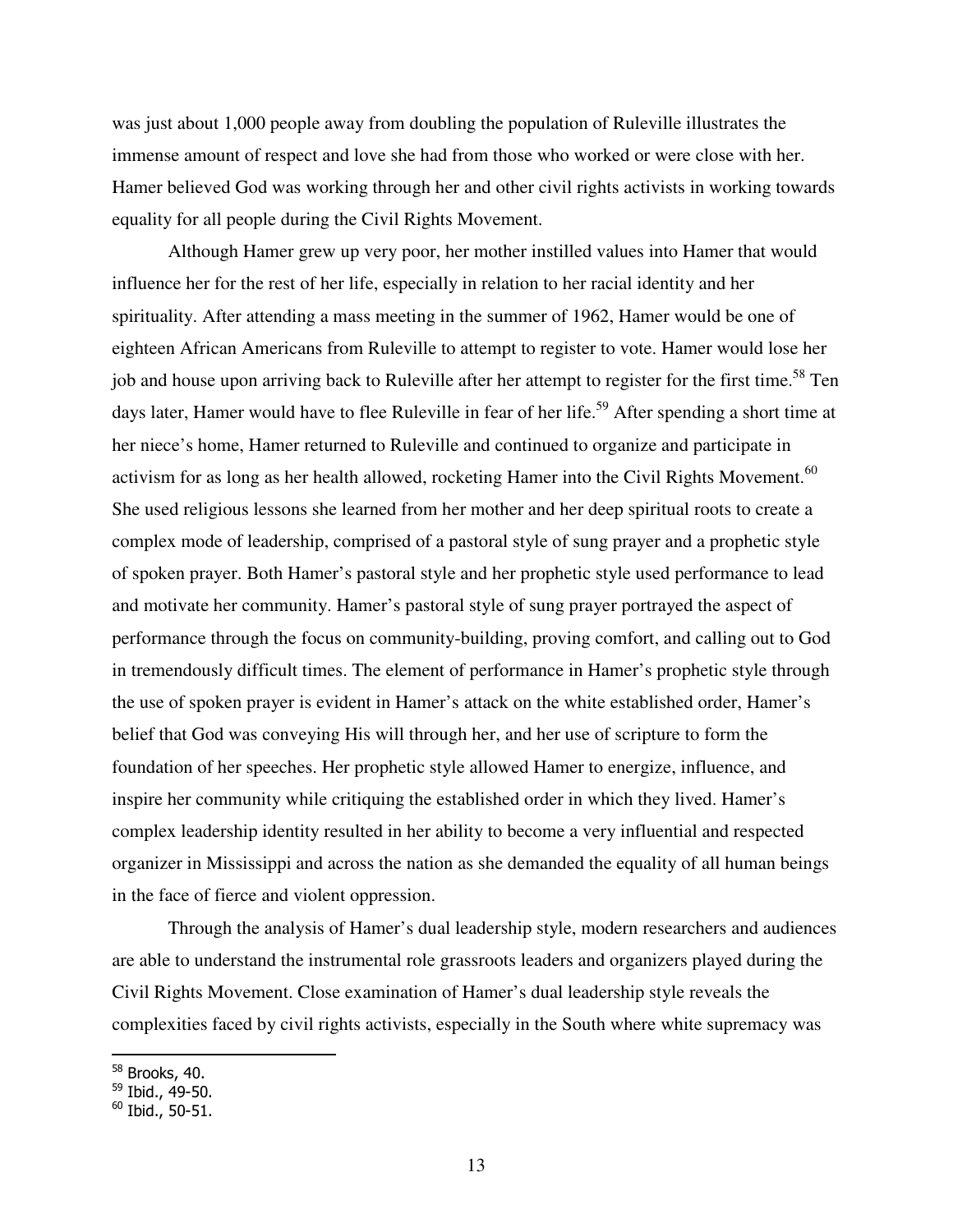the norm. Hamer responded to racism she encountered in all areas of African-American life, from subtle everyday injustices to large-scale discrimination and violence. She was a rural sharecropping woman from Mississippi who led her community to action in demanding their full equality. While criticizing racism in American society, Hamer also preached that it was God's will that African Americans, and all Americans, be equal. Her leadership played a fundamental role in the successes of the Civil Rights Movement in Mississippi and nationally. She used a dual mode of leadership centered on acts of public prayer and traditions passed down by her mother to transform the landscape of the Civil Rights Movement in Mississippi, later drawing national attention to the oppression endured by African Americans. Hamer's acts of prayer were deliberate in both their design and their delivery. Hamer believed she could help change American society for the better. Hamer crafted and maintained a dual leadership style to maximize the positive change she believed God called her to do in Mississippi.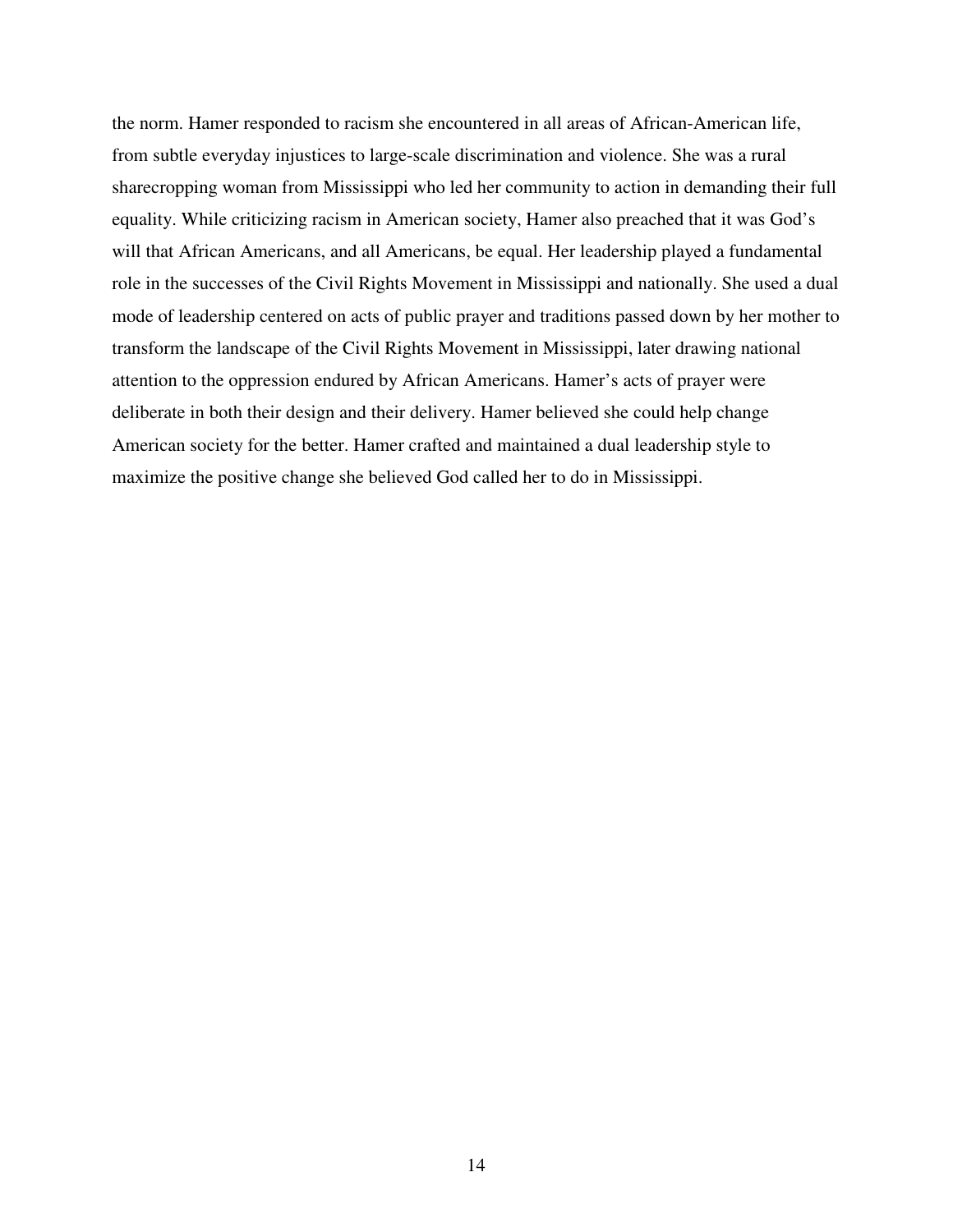#### Bibliography

#### Primary Sources:

- Brooks, Maegan Parker and Davis W. Houck, eds. *The Speeches of Fannie Lou Hamer: To Tell It Like It Is.* Jackson, Mississippi: The University Press of Mississippi, 2011.
- Hamer, Fannie Lou. "Go Tell It On the Mountain." itunes song file. *Voices of the Civil Rights Movement: Black American Freedom Songs, 1960-1966*. Smithsonian Folkways Recordings. 1997.
- Hamer, Fannie Lou. *Hamer (Fannie Lou Townsend) Collection [Manuscript], 1967-2001*. Mississippi Department of Archives and History. Jackson, Mississippi.
- Hamer, Fannie Lou. "Wade In the Water." itunes song file. *Voices of the Civil Rights Movement: Black American Freedom Songs, 1960-1966*. Smithsonian Folkways Recordings. 1997.
- Hexter, Christopher T. *Hexter (Christopher T.) Mississippi Freedom Summer Project Papers*. Mississippi Department of Archives and History. Jackson, Mississippi.
- Sugarman, Tracy. *Sugarman (Tracy) Logbooks [Manuscript], 1964-1965*. Mississippi Department of Archives and History. Jackson, Mississippi.

Secondary Sources:

- Brooks, Maegan Parker. *A Voice That Could Stir an Army: Fannie Lou Hamer and the Rhetoric of the Black Freedom Movement.* Jackson, Mississippi: University Press of Mississippi, 2014.
- Butler, Judith. "Performative Acts and Gender Constitution: An Essay in Phenomenology and Feminist Theory." *Theatre Journal* 40, no. 4 (Dec., 1998): 519-531.
- Gyant, LaVerne. "Passing the Torch: African American Women in the Civil Rights Movement." *Journal of Black Studies* 26, no. 5 (May, 1996): 629-647.
- Kuumba, M. Bahati. "African Women, Resistance Cultures and Cultural Resistances." *Agenda: Empowering Women for Gender Equity*, no. 68 (2006): 112-21.
- Lee, Chana Kai. *For Freedom's Sake: The Life of Fannie Lou Hamer.* Chicago: University of Illinois Press, 1999.
- Mills, Kay. This Little Light of Mine: The Life of Fannie Lou Hamer. 2<sup>nd</sup> ed. Lexington, Kentucky: The University Press of Kentucky, 2007.
- Reagon, Bernice Johnson. "Let the Church Sing 'Freedom.'" *Black Music Research Journal* 7 (1987): 105-18.